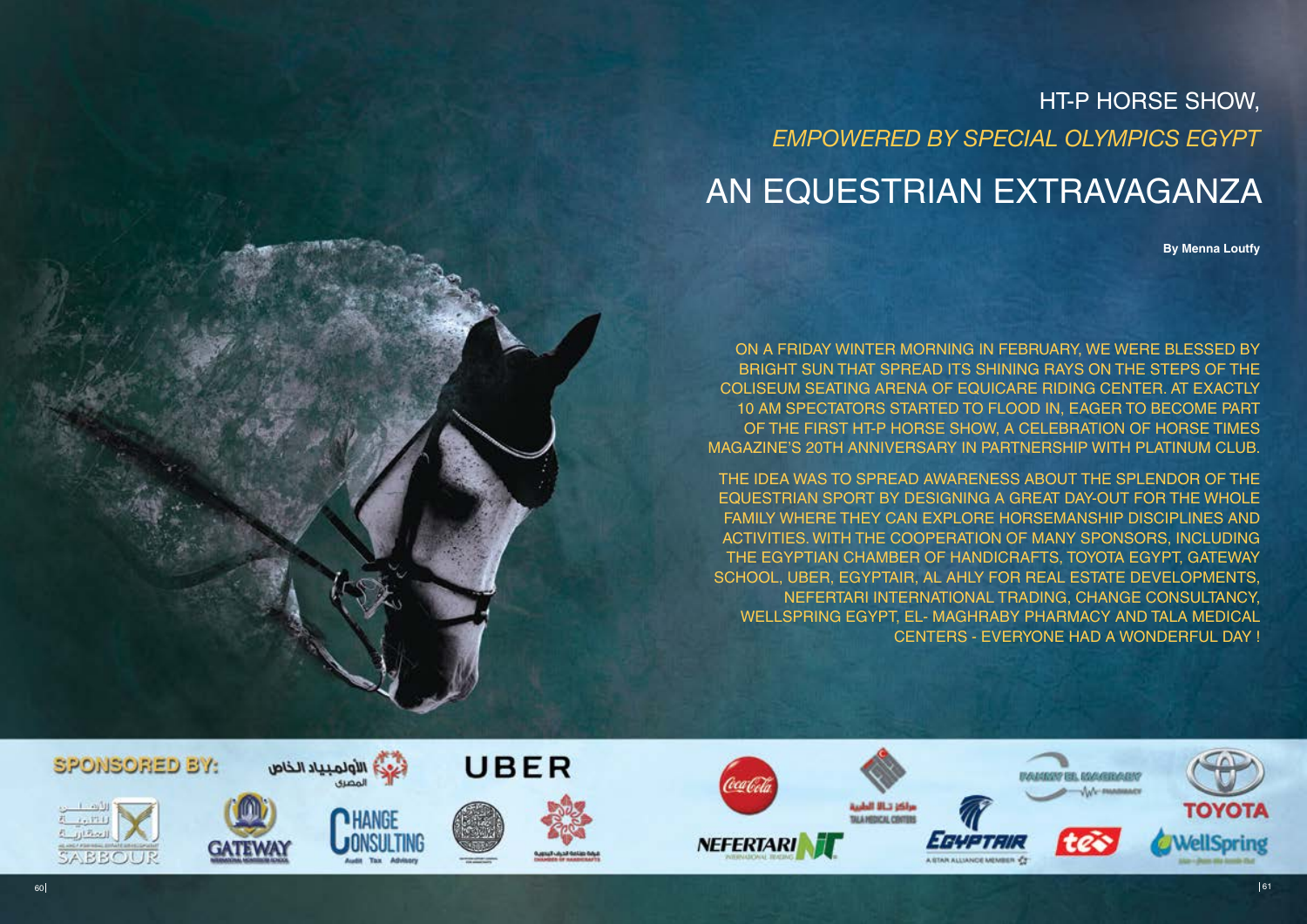#### **"I N CRAFTI NG THERE ARE NO MISTAKES, JUST UNIQUE CREATIONS"**

As a kick start of the day, the Egyptian Chamber of Handicrafts provided space for 50 exhibitors to showcase their fabulous handmade crafts. We also crafted our day very well, so that parents wouldn't have to worry about their children while shopping at the festival. As we provided arts and crafts activities, in addition to "free pony rides", a special gift by Equicare riding center. The beautiful essence of music was a delight to HT-P's attendees when Sawah, a famous Egyptian saxophone player, performed live on stage several times throughout the day. Afterwards, people enjoyed a bit of love by Wellspring Egypt Team, as they spoke to everyone about the "Five Languages of Love".

## **"DO YOU K NOW WHAT M Y FAVOURITE PART OF THE GAME IS?**

## **THE OPPORTU NIT Y TO PLAY" – Mike Singletary**

The riding courses performed at the HT-P Horse show where divided into two competitions which caught the attention and enthusiasm of the audience. First of which, was the "Jumping with costumes" where young riders wore a variety of magnificent costumes, and not only that!

They actually dressed their horses in a matching costume along with a unique choice of music to be played during the course completing the theme of their ride. You could hear the triumphant music track of Lawrence of Arabia elevating as Salvador Pinto Da França entered the arena in his white robes and golden headdress, known as a keffiyah. He was galloping at an astonishing pace on the beautiful black mare "No Limit".

The prize money for this competition was a total of 4500 Egyptian Pounds to all three winners presented by HORSE TIMES Magazine. The lucky winner also received a gift worth 11,000 Egyptian pounds from the Egyptian Chamber of Handicrafts. All in all it was an amazing show, you can definitely tell that riders enjoyed their time rather than worrying about winning or losing.





*Ahmed Magdy on Ahmed Magdy on Gemma dressed as a Sheikh in the Jumping Gemma dressed as a Sheikh in the Jumping with Costumes competition with Costumes competition*



*The winner of the Jumping with Costumes competition, Ahmed Fahmy on Alice*